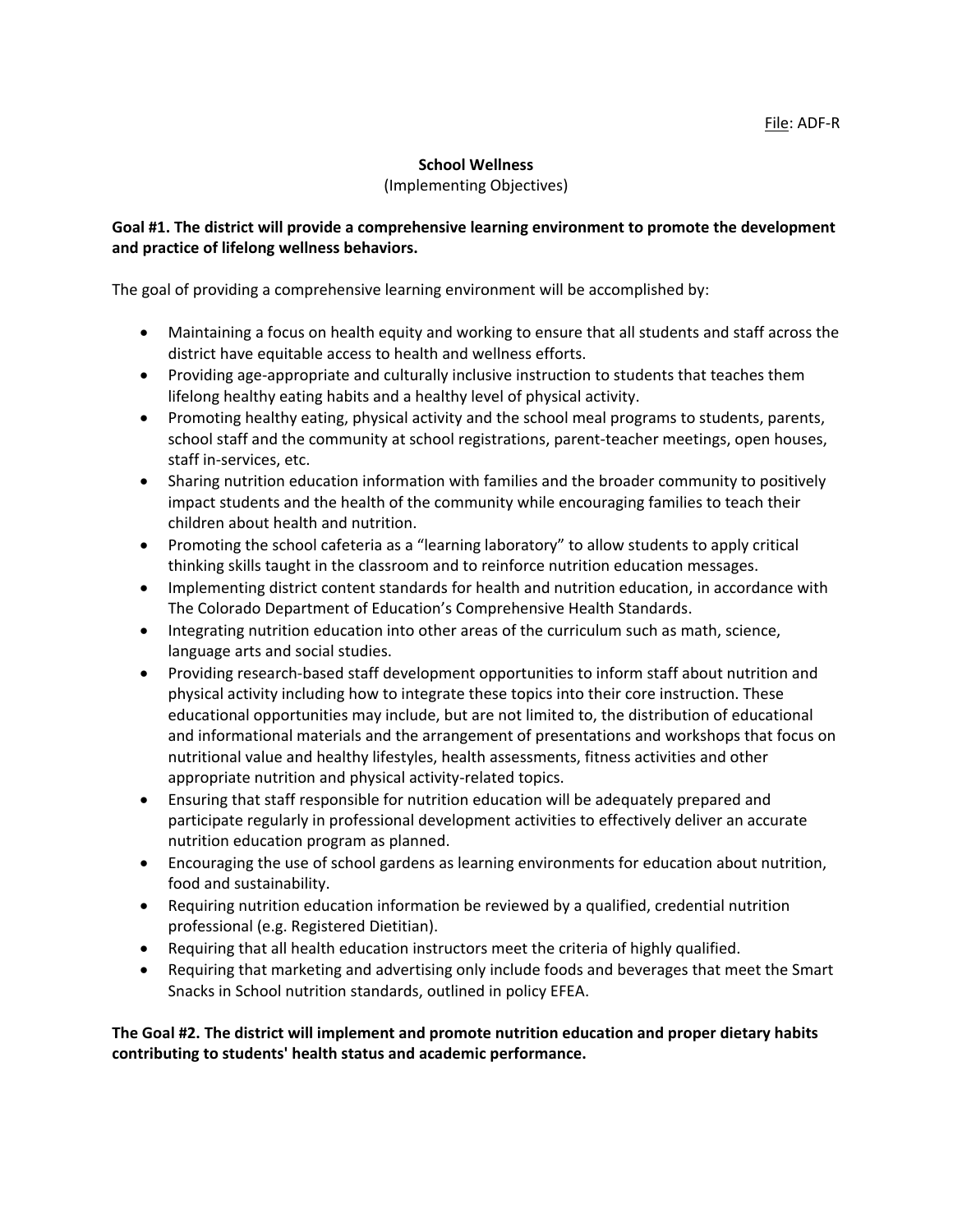The goal of implementing and promoting nutrition education and proper dietary habits will be accomplished by:

- Requiring that students have access to healthful food choices in the school cafeteria with an adequate time to eat, striving toward national recommendations (from the National Association of State Boards of Education, the Centers for Disease Control and Prevention and others) which recommend that students be provided with at least 10 minutes for breakfast and 20 minutes for lunch from the time the student is seated.
- Assuring that the school cafeteria is a pleasant eating environment including displays of student art, plants, natural light, health education information and reduced noise, if practical.
- Providing school meals to all students, regardless of meal benefit status, protecting the confidentiality of each student.
- Students shall have access to healthful alternatives for all foods and beverages made available on campus (including vending, concession stands, a la carte venues, student stores).
- To the greatest extent practical, food and beverage products should be Colorado-produced products.
- Restrict students from bringing soda and sugar-sweetened beverages to the cafeterias in elementary and middle schools. These beverages include but are not limited to: soda, energy drinks, sugar-sweetened teas and sports drinks.
- All beverages provided at the high school level during school hours will meet requirements of the USDA Smart Snacks and Beverages guidelines.
- Requiring that students have access to free drinking water during meals.
- Encouraging staff to make water readily available to students throughout the day.
- Food providers will ensure that student access to foods and beverages meets federal, state and local laws and guidelines.
- Encouraging families, teachers, students and school officials to participate in choosing competitive food selections for their local schools and to provide input on the school meal program menu offerings.
- Making information accessible to students and their parents/guardians concerning the nutritional content of foods and beverages sold through school meal programs. Encouraging that nutrition information for products offered in snack bars, a la carte, vending and school stores be readily available near the point of purchase.
- Encouraging nonfood fundraisers such as flowers, gift-wrap, sporting events and family fun runs for all fundraisers that occur during the school day. Any food used in fundraisers outside of the school day should comply with the nutrition standards detailed in policy EFEA where practical. The district will encourage the use of physical activity-based fundraisers whenever possible.
- Requiring that food not be used as a reward or as disciplinary action for student behaviors.
- Encouraging parents and staff to contribute healthful food and beverage items to classroom celebrations to comply with the nutrition standards detailed in policy EFEA. The district will provide parents and teachers with an approved list of healthful, commercially prepared foods to contribute to classroom celebrations.
- Requiring that Nutrition Services employ a Director who is properly qualified and certified/credentialed according to current professional standards to administer the foodservice program and satisfy reporting requirements.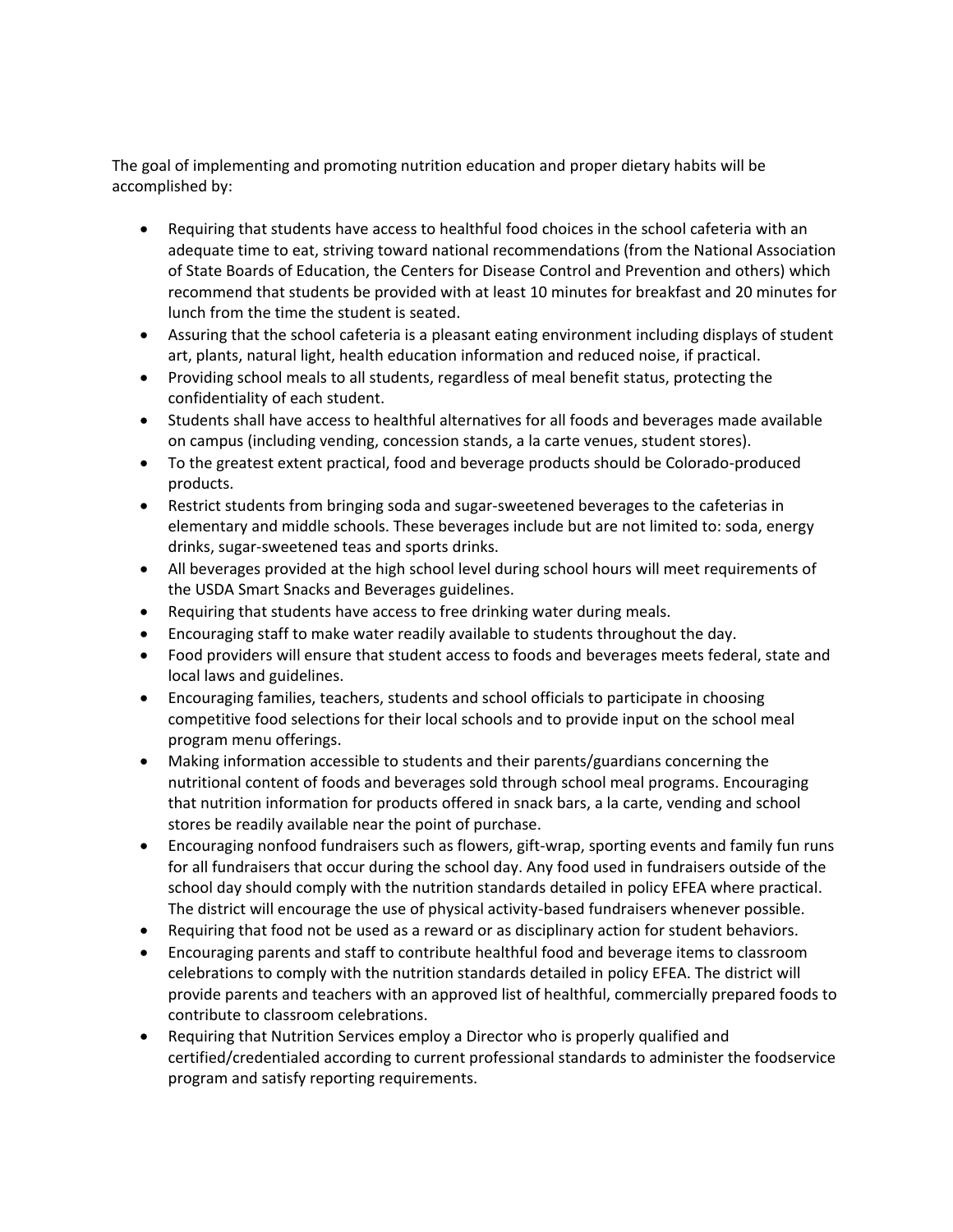- Requiring that a registered dietitian in the Nutrition Services Department be employed in a supervisory role at all times.
- Encouraging that a Wellness Coordinator in the Nutrition Services Department be employed, as budget supports, to assist Nutrition Services Director with oversight of the district's Wellness Policy and the Student Wellness Policy Committee.
- To the greatest extent feasible, the marketing of food and beverage products on the exterior of vending machines and through posters, menu boards and other equipment on the school campus shall meet the Smart Snacks in School nutrition standards.
- Marketing shall encourage participation in school meal programs.
- Offering nutrition education that will provide the knowledge and skills necessary to promote health through interactive programs such as Culinary Classroom, Culinary Life Skills, Integrated Nutrition Education Program, Cooking Matters, EFNEP, and others.

# **Goal #3. The district will provide daily opportunities for students to engage in physical activity.**

The goal of providing daily opportunities for students to engage in physical activity will be accomplished by:

- Requiring that physical education be taught by trained physical educators, either by stateauthorized physical educators or by a broader subset of teachers with formal training in physical education skills and concepts.
- Using district-approved curricular resources, including supplemental resources, for physical education, as approved by the District Curriculum Council (DCC).
- Encouraging all schools to administer the district's standard health-related fitness assessment to help students determine their own level of fitness and create their own fitness plans a minimum of once a year.
- Encouraging health-promotion activities for students, parents and staff that encourage regular physical activity, such as speakers, recreational demonstrations and walking clubs.
- Promoting walking or bicycling to and from school using programs such as Walking School Bus and Bike Train.
- Increasing opportunities for physical activity through a range of after-school programs including intramurals, interscholastic athletics and physical activity clubs. After-school programs will encourage formation of healthy habits.
- Increasing physical activity opportunities during the school day through daily recess periods, elective physical education classes, walking programs and the integration of physical activity into the academic curriculum. The district will encourage staff to provide brain energizers throughout the day.
- The amount of physical activity provided will be consistent with all requirements of state law based on grade and age.
- Requiring that physical activity not be withheld from, nor required of, a student as a form of discipline, due to incomplete assignments, or for testing purposes during the school day. This includes recess, physical education class, activity breaks and all other opportunities for physical activity provided at school.
- Encouraging recess to be provided before lunch where practical.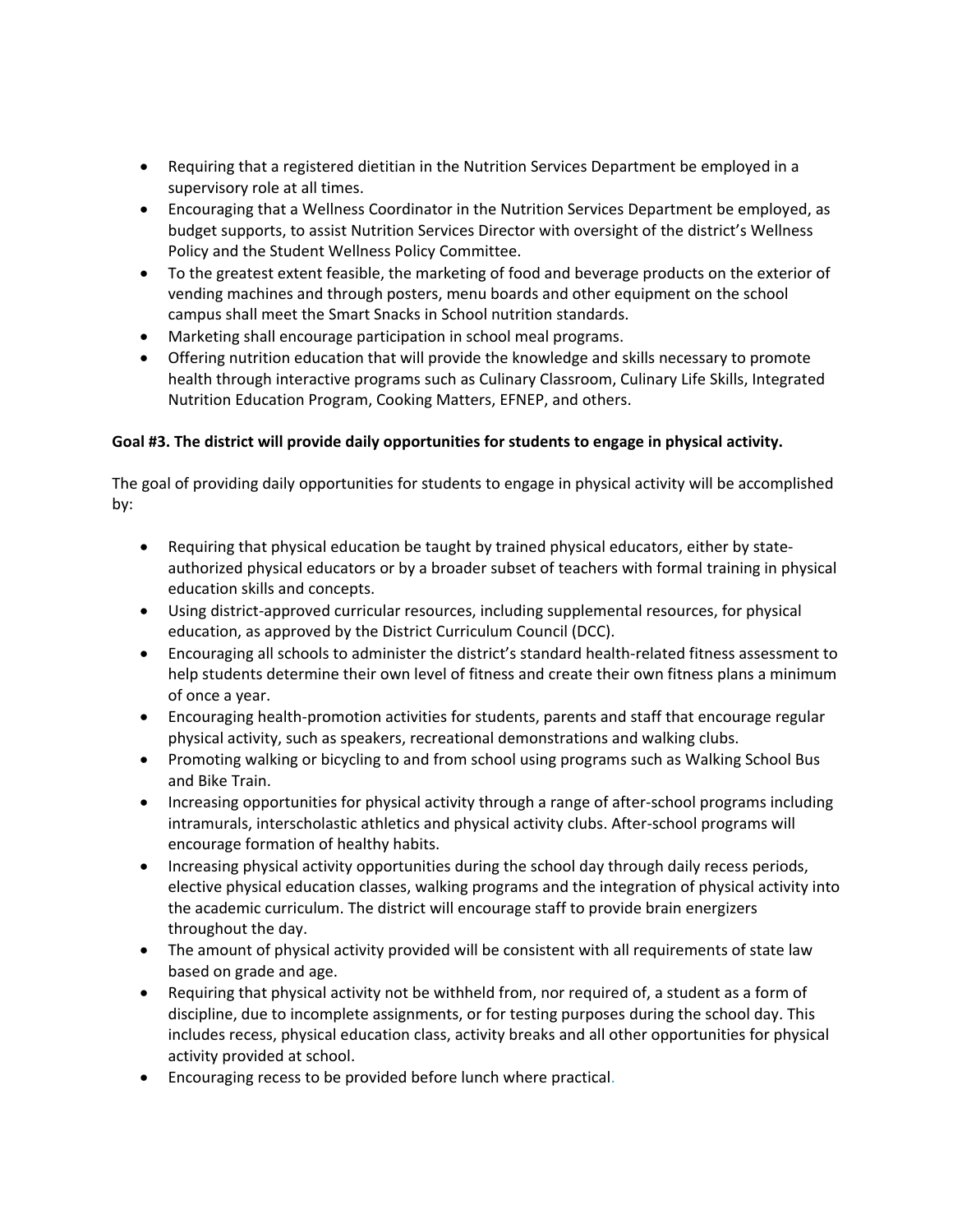- Encouraging supervised recess be provided to elementary students daily, preferably outdoors, during which moderate to vigorous physical activity is encouraged through the provision of appropriate space and equipment.
- Encouraging schools to provide community access to and encourage students and community members to use the school's physical activity facilities outside of the normal school day.
- Encouraging parents and guardians to support their children's participation in physical activity, to be physically active role models and to include physical activity in family events. The district will provide information to families to help them incorporate physical activity into their students' lives.

### **Goal #4. The district will support employees by promoting a healthy lifestyle.**

The goal of supporting employees by promoting a healthy lifestyle will be accomplished by:

- Designating Wellness Champions who serve as liaisons between the district wellness program and district sites.
- Proving opportunities for employees to access well-being resources that promote good nutrition, physical activity and mental health.
- In partnership with schools, create a culture of well-being by promoting and integrating the employee wellness program with the student wellness program.
- Providing health education and health-promoting activities that focus on skill development and lifestyle behavior changes.
- Providing programs for employees such as worksite screenings, disease prevention and Employee Assistance Program (EAP) that help employees balance work and family life and are linked to medical care.

| Approved: | June 12, 2006      |
|-----------|--------------------|
| Revised:  | June 22, 2009      |
| Revised:  | October 10, 2011   |
| Revised:  | June, 2015         |
| Revised:  | September 28, 2015 |
| Revised:  | June 12, 2017      |
| Revised:  | January 13, 2020   |

Weld County School District 6, Greeley, Colorado

LEGAL REFS.: 7 CFR 210 (National School Lunch Program) 7 CFR 220 (National School Breakfast Program) Smart Snacks in Schools (Nutrition Standards for All Foods Sold in School) Section 204 of P.L. 111-296 (Healthy, Hunger-Free Kids Act) C.R.S. 22-32-134.5 (healthy beverages requirement)